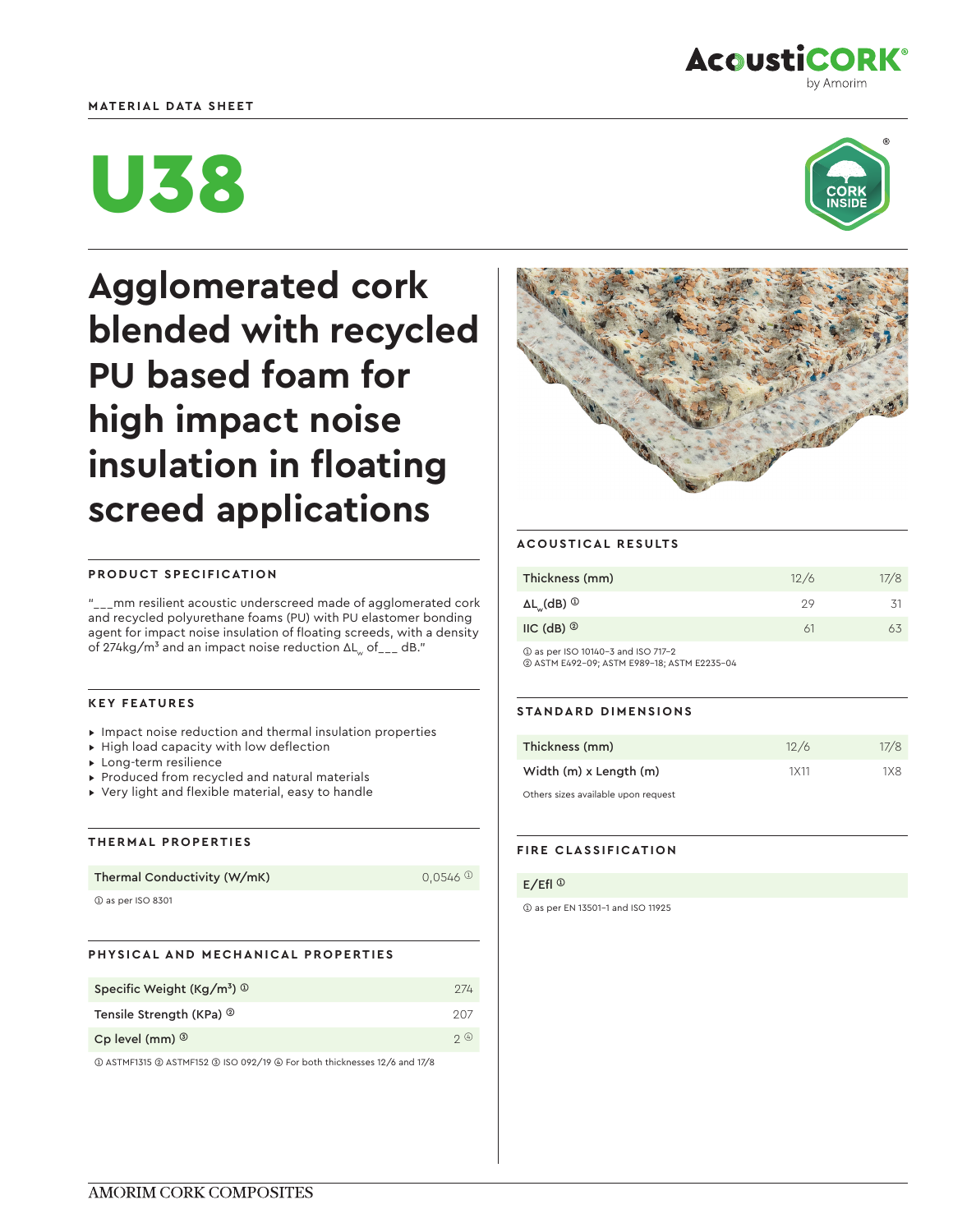# **ACOUSTICAL RESULTS**

Test procedure as per ISO 10140-1:2016; ISO 10140-3:2010; ISO 10140-3:2010/Amd.1:2015; ISO 10140-4:2010; ISO 717-2:2013



 $L_{n,r}$  Normalized impact sound pressure level of the reference floor with the floor covering under test

 $L_{n,r,0}$  Normalized impact sound pressure level of the Lab reference floor

| Ref. Test Report                                   | ACL 183/19 |
|----------------------------------------------------|------------|
| Thickness (mm)                                     | 12/6       |
| $L_{n,r,w}$ (C <sub>I,</sub> ) (dB)                | 49(4)      |
| $\Delta L_{_{\mathrm{W}}}$ (C <sub>IA</sub> ) (dB) | $29(-15)$  |
| Ref. Test Report                                   | ACL 182/19 |
| Thickness (mm)                                     | 17/8       |
| $L_{n,r,w} (C_{l,r})$ (dB)                         | 47(4)      |
| $\Delta L_{\text{w}}$ (C <sub>LA</sub> ) (dB)      | $31(-15)$  |

**PHYSICAL AND MECHANICAL PROPERTIES**

# **LOAD DEFLECTION**



Note: Following ISO8013-1998 measured in Cantilever Test System

#### **CREEP DEFLECTION**



TEST APPARATUS (ΔL<sub>w</sub>)  $\boldsymbol{\nabla}$  $\nabla$  $\ddot{\phantom{a}}$  $\ddot{\phantom{a}}$  .  $\cdot$   $\triangleright$  .  $\bullet$  $\cdot \nabla$  $\ddot{\cdot}$  $\nabla$ D  $\ddot{\phantom{a}}$ .  $\triangleright$  $\Delta$ .  $\mathbf{r}$ 

❶ Concrete floating screed with 70mm thickness ❷ Agglomerated resilient  $layer - U38$ ❸ Reinforced concrete slab of thickness 140mm

#### **DYNAMIC STIFFNESS**

| Thickness (mm)                                        | 12/6 | 17/8 |
|-------------------------------------------------------|------|------|
| Dynamic Stiffness (MN/m <sup>3</sup> ) $\circledcirc$ | 14   | ٦٢.  |
| 1 as per ISO 9052-1:1989; ISO 7626-5:1994             |      |      |